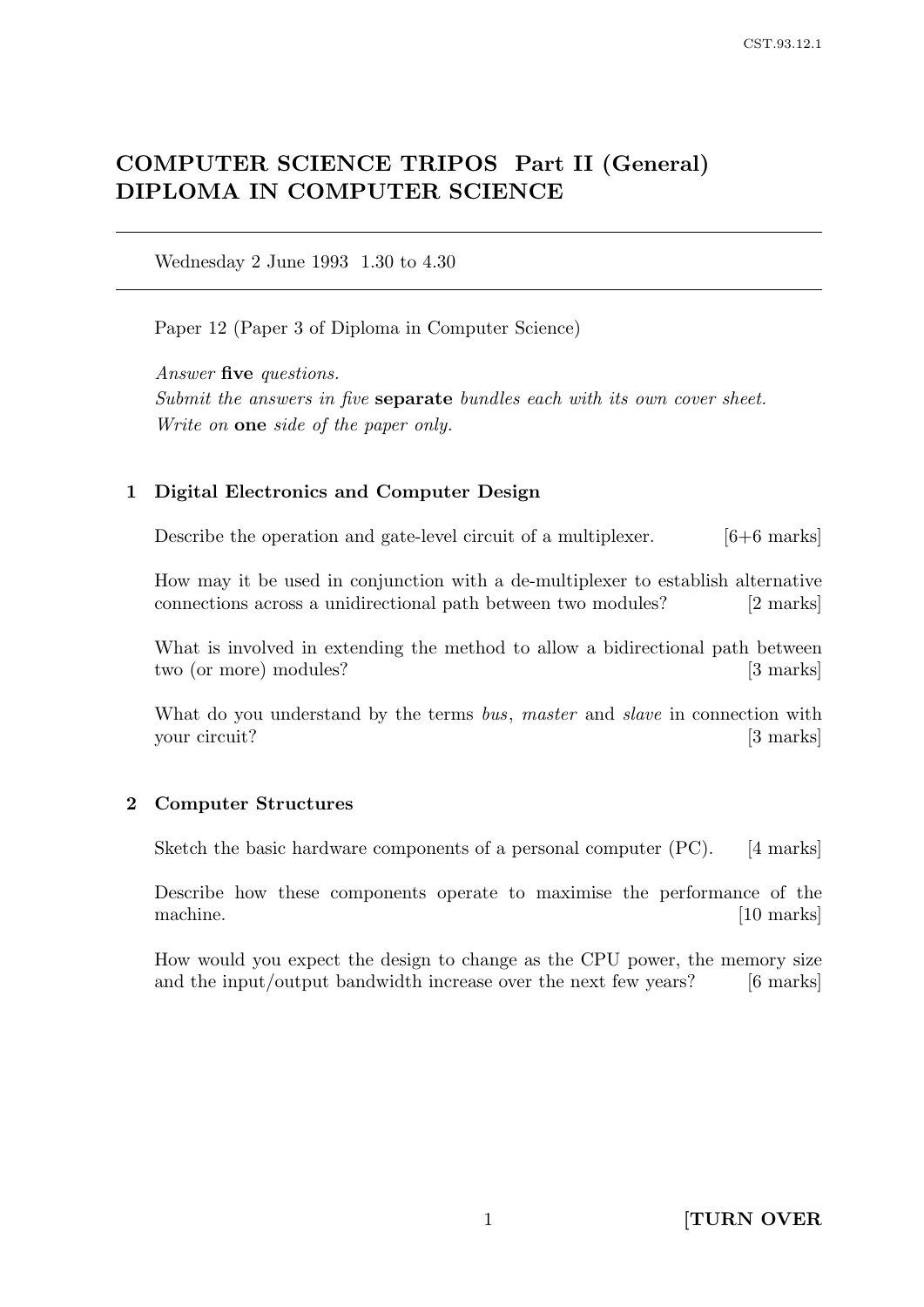# 3 Digital Communication I

Describe briefly both Synchronous and Asynchronous Time Division Multiplexing  $(TDM).$  [4 marks]

Describe four solutions to the problem of contention resolution in Asynchronous TDM. [12 marks]

Which solution is adopted by Ethernet and what measures are taken to ensure stability in circumstances of high load? [4 marks]

## 4 Graphics I

A certain image contains a number Q of differently coloured pixels. There are not enough different pixel values available to represent these and so a method of approximation is needed.

Describe an approach and comment on its performance. [15+5 marks]

## 5 Programming in C

You have a C compiler which is ANSI conforming in all respects except that it has no facility for the definition, declaration or use of standard C structures. Outline a set of routines written in this language to provide a mechanism for handling structures.

Your solution should contain the following:

|  |  | $(a)$ function prototypes for each of the routines | [10 marks] |  |
|--|--|----------------------------------------------------|------------|--|
|--|--|----------------------------------------------------|------------|--|

 $(b)$  a few sentences describing the behaviour of each function [10 marks]

Note: no code other than the prototypes is required.

### 6 Programming Language Compilation

Discuss the issues that must be considered when designing the calling sequence to be used for recursive procedures on a machine with several general-purpose central registers. Assume that the language allows procedures to be declared within other procedures and that procedures may be passed as arguments in calls. Pay particular attention to how arguments, local variables and free variables are accessed.

[20 marks]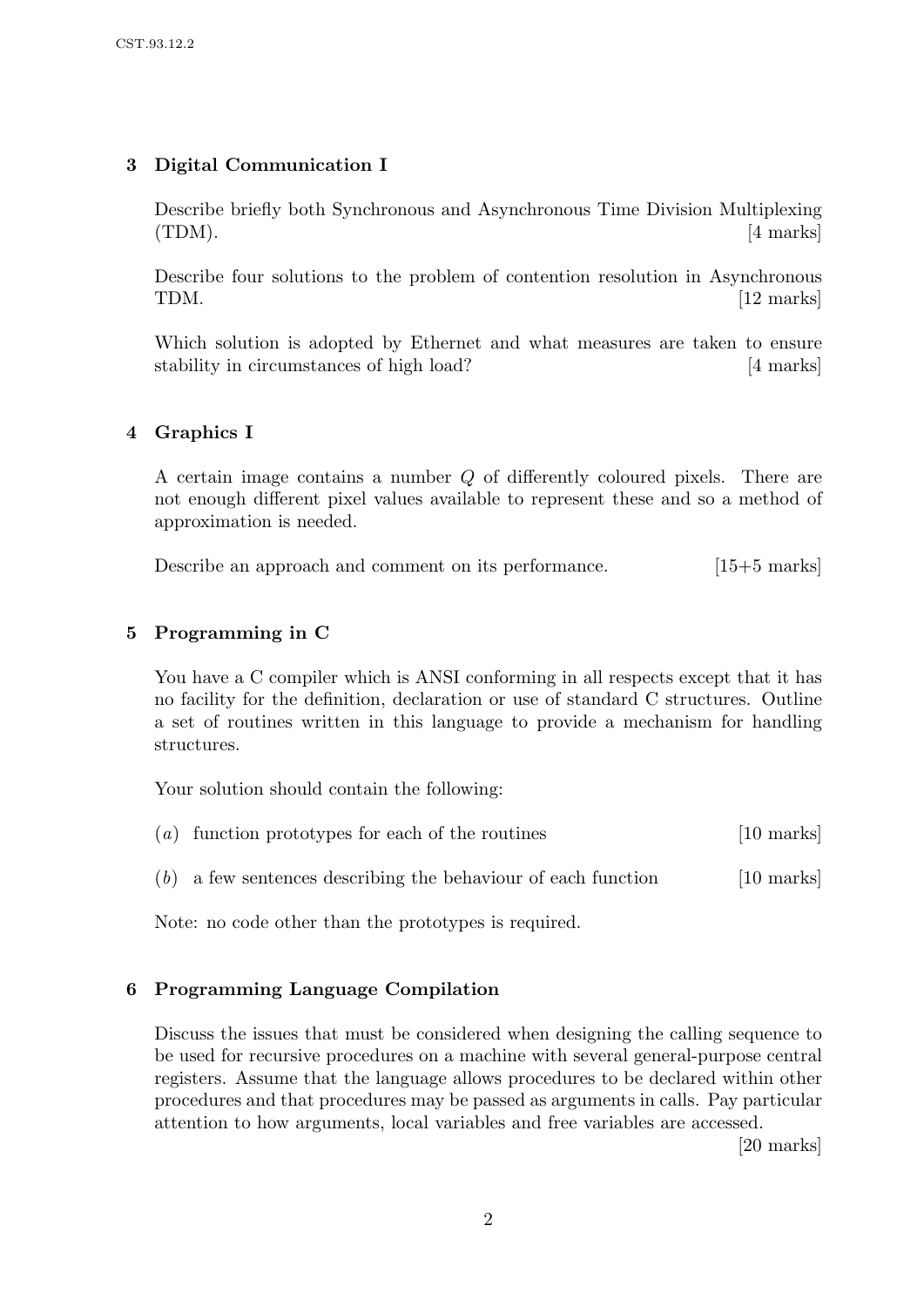# 7 Artificial Intelligence I

A sliding-tile puzzle consists of three black tiles, three white tiles and an empty space, thus:

| $W_1 W_2 W_3$<br>L<br>D., |
|---------------------------|
|---------------------------|

There are three legal ways of moving a tile, each with an associated cost:

|  |  |  | slide into the adjacent empty location $-\cot 1$ |  |
|--|--|--|--------------------------------------------------|--|
|  |  |  |                                                  |  |

jump over one tile into the empty location  $-\cos t$  1

jump over two tiles into the empty location  $-\cos t$  2

The goal is to have all the white tiles to the left of all the black tiles and to achieve this at minimum cost. The final position of the empty space is not important.

(a) Represent the problem using the following knowledge representation schemes:

| $(i)$ production system rules | $[5 \text{ marks}]$ |
|-------------------------------|---------------------|
|                               |                     |

 $(ii)$  a semantic network [5 marks]

In one sentence, describe the different emphases of these two schemes.

[1 mark]

- (b) State two possible heuristics to help solve this problem. [2 marks]
- (c) For a planner to solve this puzzle, what operators (i.e. planning actions) would be needed? [7 marks]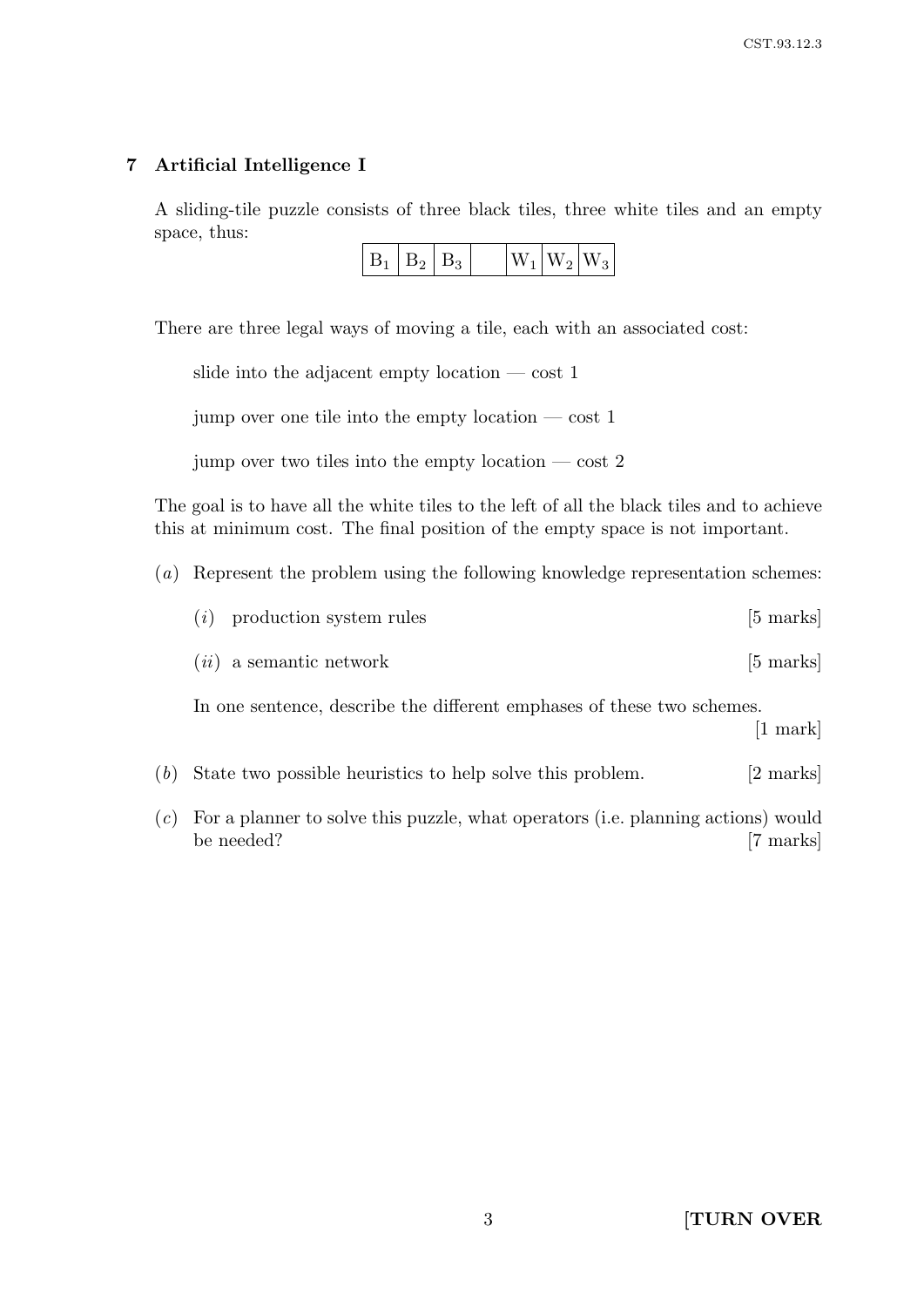### 8 Databases

| Describe the relational model of data.                               | [4 marks]           |  |  |  |
|----------------------------------------------------------------------|---------------------|--|--|--|
| What is meant by a <i>candidate key</i> ?                            | $[2 \text{ marks}]$ |  |  |  |
| Explain what it means for a relational data model to be presented in |                     |  |  |  |
| (a)<br><i>Third Normal Form</i> (3NF)                                | $[5 \text{ marks}]$ |  |  |  |

(b) Fourth Normal Form  $(4NF)$  [5 marks]

in each case illustrating your answer with a suitable example data model.

In what circumstances might it not be sensible to hold relational data according to these normal forms? [4 marks]

## 9 Introduction to Functional Programming

Consider the ML definitions

fun  $N$  f  $x = x$ ; fun P a k f  $x = f$  a (k f  $x$ ); fun  $Q k 1 f x = k f (1 f x);$ fun W a k =  $Q$  k (P a N); fun R  $k = k$  W N;

Suppose further that K and L have ML definitions of the form

val  $K = P a_1 (P a_2 ... (P a_i N) ...);$ val L = P  $b_1$  (P  $b_2$  ... (P  $b_j$  N) ...);

In parts  $(b)$  to  $(d)$  below, assume that f and x are arbitrary ML identifiers of suitable type for the expression containing them.

| (a) State the ML types of N and P.                    | [3 marks]            |
|-------------------------------------------------------|----------------------|
| (b) What does the expression $K$ f x evaluate to?     | $[3 \text{ marks}]$  |
| (c) What does the expression $Q K L f x$ evaluate to? | [4 marks]            |
| (d) What does the expression R $K$ f x evaluate to?   | $[10 \text{ marks}]$ |